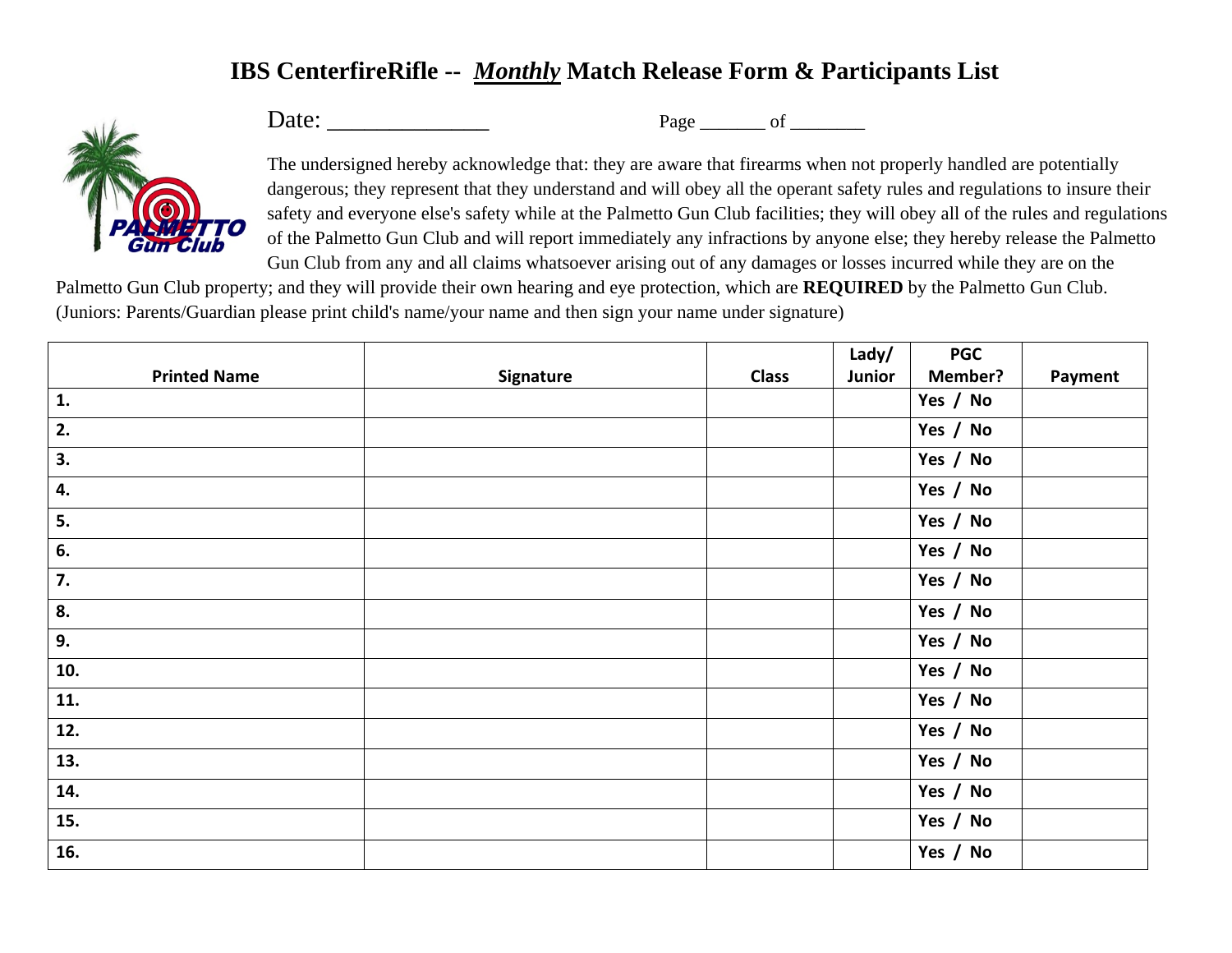## **IBS Centerfire Rifle --** *Monthly* **Match Release Form & Participants List**



Date: \_\_\_\_\_\_\_\_\_\_\_\_\_ Page \_\_\_\_\_ of \_\_\_\_\_

The undersigned hereby acknowledge that: they are aware that firearms when not properly handled are potentially dangerous; they represent that they understand and will obey all the operant safety rules and regulations to insure their safety and everyone else's safety while at the Palmetto Gun Club facilities; they will obey all of the rules and regulations of the Palmetto Gun Club and will report immediately any infractions by anyone else; they hereby release the Palmetto Gun Club from any and all claims whatsoever arising out of any damages or losses incurred while they are on the

Palmetto Gun Club property; and they will provide their own hearing and eye protection, which are **REQUIRED** by the Palmetto Gun Club. (Juniors: Parents/Guardian please print child's name/your name and then sign your name under signature)

|                     |           |              | Lady/  | <b>PGC</b>     |         |
|---------------------|-----------|--------------|--------|----------------|---------|
| <b>Printed Name</b> | Signature | <b>Class</b> | Junior | <b>Member?</b> | Payment |
| 17.                 |           |              |        | Yes / No       |         |
| 18.                 |           |              |        | Yes / No       |         |
| 19.                 |           |              |        | Yes / No       |         |
| 20.                 |           |              |        | Yes / No       |         |
| 21.                 |           |              |        | Yes / No       |         |
| 22.                 |           |              |        | Yes / No       |         |
| 23.                 |           |              |        | Yes / No       |         |
| 24.                 |           |              |        | Yes / No       |         |
| 25.                 |           |              |        | Yes / No       |         |
| 26.                 |           |              |        | Yes / No       |         |
| 27.                 |           |              |        | Yes / No       |         |
| 28.                 |           |              |        | Yes / No       |         |
| 29.                 |           |              |        | Yes / No       |         |
| 30.                 |           |              |        | Yes / No       |         |
| 31.                 |           |              |        | Yes / No       |         |
| 32.                 |           |              |        | Yes / No       |         |